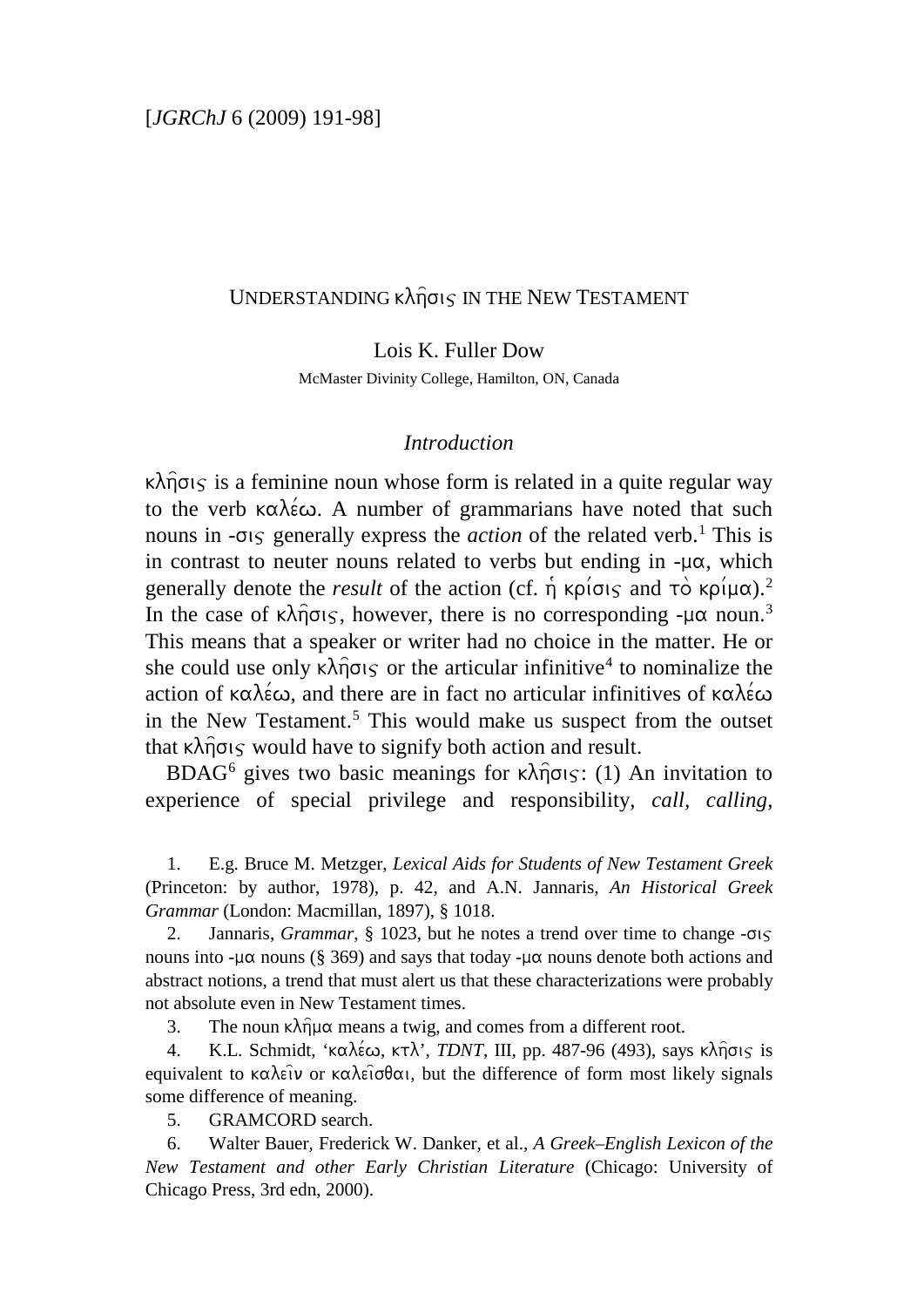*invitation*. Mostly by God, a divine call and invitation to enter the kingdom of God. (2) Position that one holds, *position, condition*. First Corinthians 7.20 is cited for the second meaning, while all the other New Testament references (1 Cor. 1.26; Rom. 11.29; Eph. 1.18; 4.1,4; Phil. 3.14; 2 Thess. 1.11; 2 Tim. 1.9; Heb. 3.1; 2 Pet. 1.10) are cited for the first.

#### *The Controversy over 1 Corinthians 7.20*

It will be helpful here to quote the verse around which controversy centres, 1 Cor. 7.20:  $\frac{c}{k}$ καστος εν τη κλήσει η εκλήθη, εν ταύτη  $\mu \in V$ έτω (NASB: Let each man remain in that condition in which he was called).

Not everyone agrees that the meaning 'position or condition' is a valid one. Schmidt in the *TDNT*, [7](#page-1-0) for example, hotly contests its admissibility. His polemic is directed against Luther's translation of  $\kappa \lambda \hat{\eta}$ σις in 1 Cor. 7.20 as *Beruf* (occupation, trade, profession) rather than *Berufung* (calling), which was the basis for Luther's doctrine that all occupations are divine callings, not just the positions of clergy and religious. Schmidt insists that  $\kappa\lambda\hat{\eta}\sigma\varsigma$  everywhere in the New Testament is 'a technical Pauline or deutero-pauline term' [8](#page-1-1) for God's calling to salvation, and so has nothing to do with one's position or condition in life. This is related to his assessment of  $\kappa \alpha \lambda \epsilon \omega$ , which he says is 'an ordinary word which acquires special significance through the naming of salvation as the basis and goal, and especially of God as the Author and Consummator'.[9](#page-1-2) Regarding 1 Cor. 7.20: 'The sense of calling as a state is ruled out elsewhere in the NT. We may thus conclude that a special sense should not be assumed in one verse so long as the normal sense is possible.'<sup>[10](#page-1-3)</sup>

A brief survey of a few theological dictionaries and commentaries finds most authors in line with the position of either BDAG or Schmidt. Bromiley, not surprisingly, supports Schmidt,<sup>[11](#page-1-4)</sup> and says that the call comes to those in various circumstances, but is not those circumstances. Grosheide says 1 Cor. 7.20 means that one is to remain

- <span id="page-1-0"></span>7. Schmidt, ' $\kappa \alpha \lambda \epsilon \omega$ ', pp. 487-96.
- <span id="page-1-1"></span>8. Schmidt, ' $\kappa \alpha \lambda \acute{\epsilon} \omega$ ', p. 491.
- <span id="page-1-2"></span>9. Schmidt, ' $\kappa \alpha \lambda \acute{\epsilon} \omega$ ', p. 491.
- <span id="page-1-3"></span>10. Schmidt, ' $\kappa \alpha \lambda \acute{\epsilon} \omega$ ', p. 491.
- <span id="page-1-4"></span>11. G.W. Bromiley, 'Call, Calling', *ISBE*, I, pp. 580-82.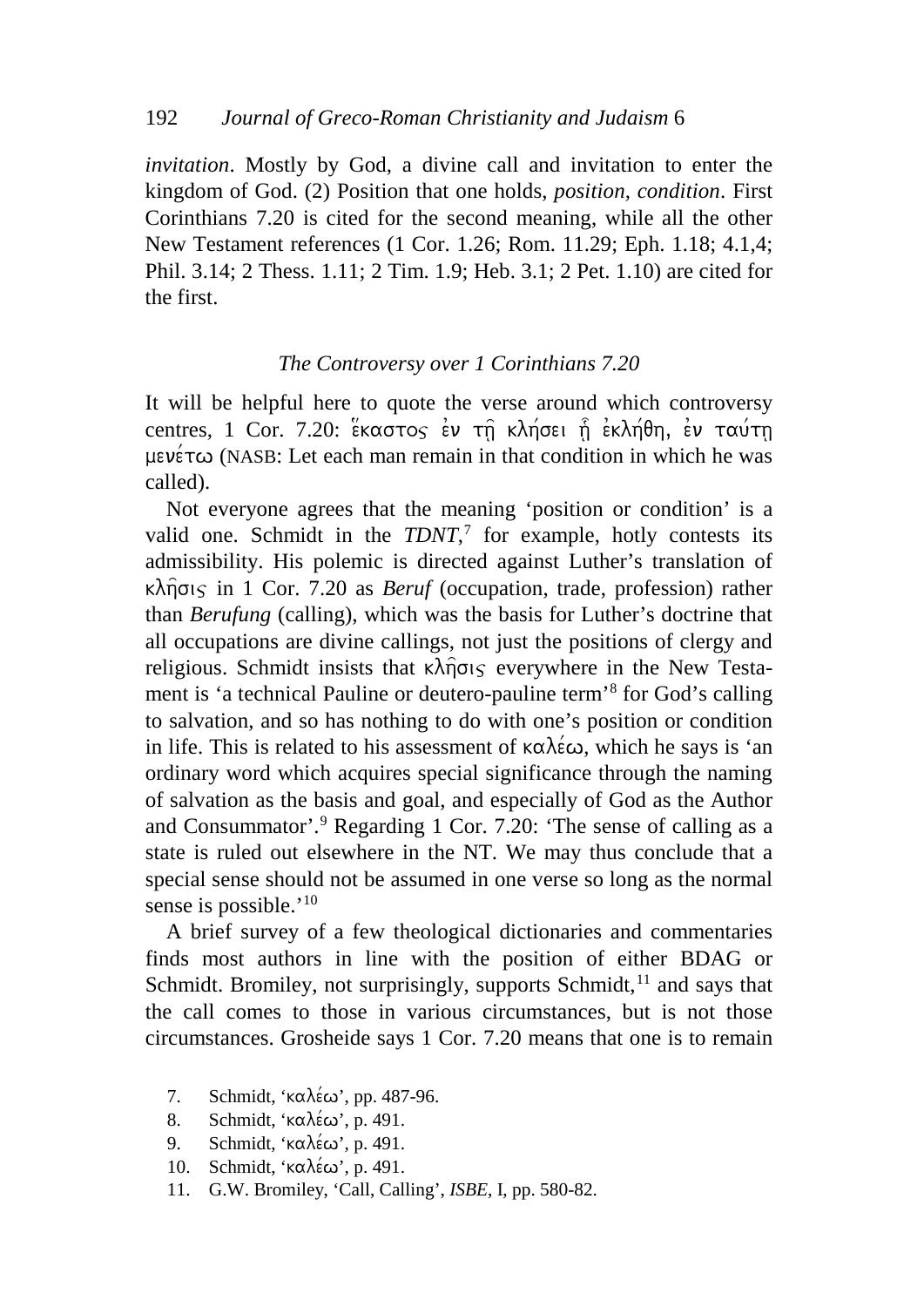in Christianity, which is the meaning here of  $\kappa \lambda \hat{\eta} \sigma$ <sub>15</sub>.<sup>[12](#page-2-0)</sup> Vincent on this verse says  $\kappa \lambda \hat{\eta} \sigma \in \mathcal{S}$  is 'not the condition or occupation, a meaning which the word does not have in classical Greek nor in the NT, where it always signifies the call of God into his kingdom through conver-sion'.<sup>[13](#page-2-1)</sup> Bruce maintains that  $\kappa \lambda \hat{n}$  $\sigma \kappa$  here 'is the divine call from darkness to light (cf. v. 17); it is to this, not to one's social status, that everyone should remain faithful'.<sup>[14](#page-2-2)</sup> Kruse,<sup>[15](#page-2-3)</sup> Farrer,<sup>[16](#page-2-4)</sup> and Morris<sup>[17](#page-2-5)</sup> also see  $\kappa \lambda \hat{\eta}$  $\sigma$  $\varsigma$  as God's call in this verse, though in conjunction with the external circumstances of life. On the edge of this position, Thiselton thinks that God's call is the meaning, but says, 'The very use of the phrase  $\epsilon \mu \epsilon \rho$  of  $\epsilon \nu \rho \nu \sigma \epsilon$  in v. 17a should make us wary of claiming that Paul did not regard some prior role in society as a matter of divine vocation.'<sup>[18](#page-2-6)</sup>

On the other hand, Craig writes, 'Usually  $\kappa \lambda \hat{\eta} \sigma \varsigma$  means "calling" in the sense of invitation to Christian discipleship (1.26). Despite the lack of parallels, it must mean here [1 Cor 7.20] *state* or "lot".'[19](#page-2-7) Mare concurs: 'In the New Testament, *klēsis* is used of God's effectual call...but here must be taken to include one's station in life.<sup>'[20](#page-2-8)</sup> Louw and Nida are also in this camp.  $\kappa \lambda \hat{\eta} \sigma_{\text{S}}$  is entered in two semantic

<span id="page-2-0"></span>12. Frederik W. Grosheide, *Commentary on the First Epistle to the Corinthians* (NICNT; Grand Rapids: Eerdmans, 1953), p. 169.

<span id="page-2-1"></span>13. Marvin R. Vincent, *Word Studies in the New Testament* (McLean, VA: MacDonald, 1887), III, p. 219.

<span id="page-2-2"></span>14. F.F. Bruce, *I and II Corinthians* (NCBC; Grand Rapids: Eerdmans, 1971), p. 71.

<span id="page-2-3"></span>15. C.G. Kruse, 'Call, Calling', in Gerald F. Hawthorne, Ralph P. Martin and Daneil G. Reid (eds.), *Dictionary of Paul and his Letters* (Downers Grove/Leicester: IVP, 1993), pp. 84-85.

<span id="page-2-4"></span>16. M.R.W. Farrer, 'Call, Calling', in J.D. Douglas (ed.), *New Bible Dictionary* (Grand Rapids: Eerdmans, 1962), pp. 181-82 (181).

<span id="page-2-5"></span>17. Leon Morris, *The First Epistle of Paul to the Corinthians: An Introduction and Commentary* (TNTC; Leicester: IVP, 1958), p. 113.

<span id="page-2-6"></span>18. Anthony C. Thiselton, *The First Epistle to the Corinthians* (NIGTC; Grand Rapids: Eerdmans; Carlisle: Paternoster, 2000), p. 549.

<span id="page-2-7"></span>19. Clarence T. Craig, 'The First Epistle to the Corinthians', in *IB*, X, pp. 1- 262 (82).

<span id="page-2-8"></span>20. W. Harold Mare, 'I Corinthians', in Frank E. Gaebelein (ed.), *Expositor's Bible Commentary* (Grand Rapids: Zondervan, 1976), X, pp. 173-297 (233).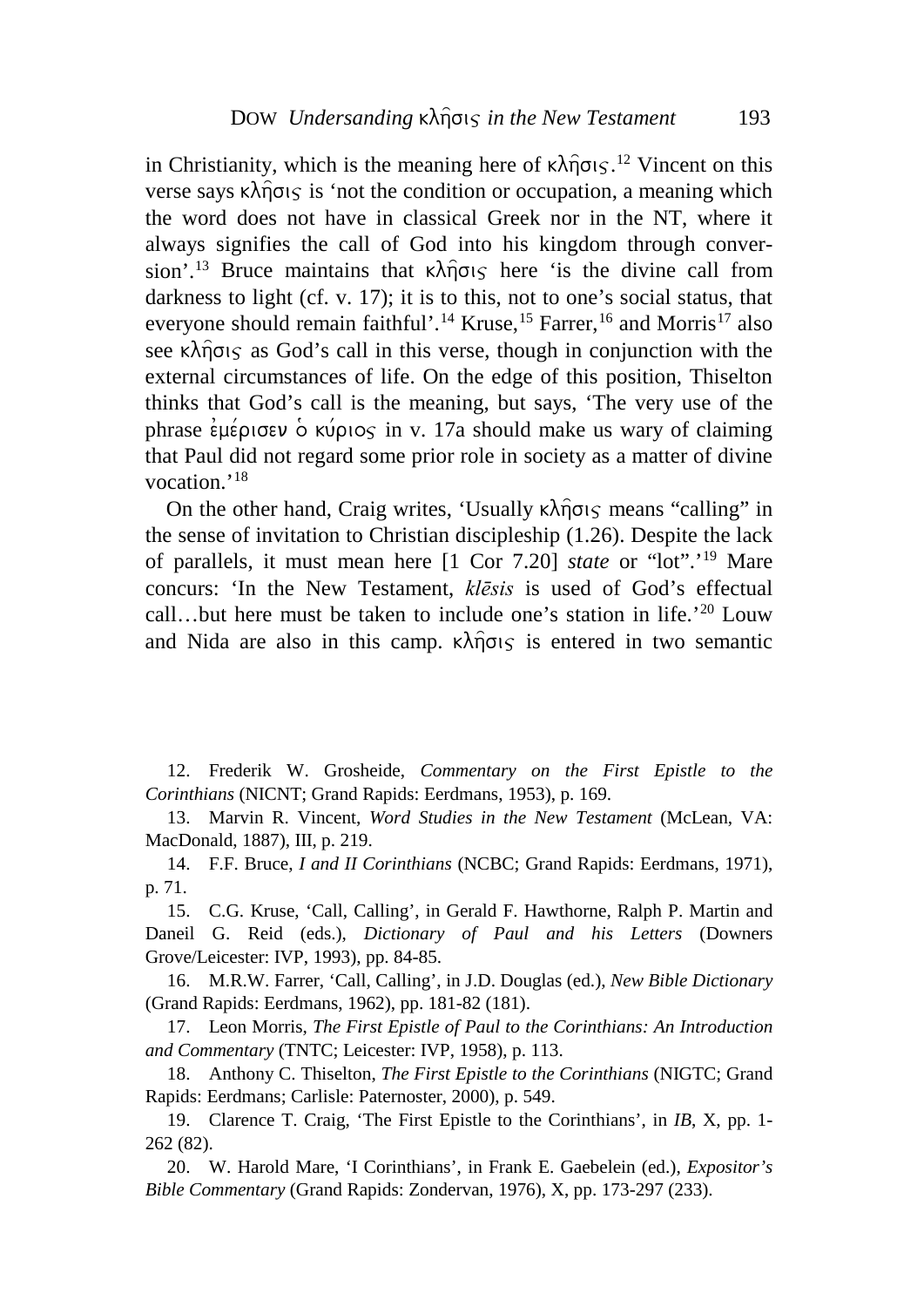domains, 'communication' and 'status'.[21](#page-3-0) Under 'communication' it is placed in the more specific categories of 'call' and 'invite'. Words in these domains are: 'call' φωνέω, καλέω, προσφωνέω, προσκαλέ- $\alpha$ μαι, συγκαλέω, παρακαλέω, μετακαλέομαι, κλήσις and κλητός; 'invite' καλέω, φωνέω, παρακαλέω, εισκαλέομαι, αντικαλέω,  $\kappa\lambda\hat{\eta}\sigma$ is and  $\kappa\lambda\eta\tau\sigma\zeta$ . Notice that  $\kappa\lambda\hat{\eta}\sigma$ is is the only noun in these lists. Under 'status' as a general category,  $\kappa \lambda \hat{\eta}$ σις shares the domain with two other nouns,  $\tau$  of  $\tau$  and  $\beta \alpha \theta \mu$  os. The New Testament seems not to have had much need of a general noun for status, since all three of these nouns are used only once or twice with this meaning. Coenen, however, lists a number of more specific nouns that could have conveyed the sense of one's situation or role in life before conversion in 1 Cor. 7.20: έργον, πόνος, επαγγελία, πραγμα, τέχνη, σχέσις and  $\tau \alpha \chi$ <sub>15</sub>.<sup>[22](#page-3-1)</sup> This may indicate that the special association of  $\kappa \lambda \hat{\eta} \sigma$ <sub>15</sub> (related to calling) may be significant to Paul in his choice of word in 1 Cor. 7.20. Although Coenen says the translation 'condition' or 'state' for  $\kappa\lambda\hat{\eta}\sigma\varsigma$  in this verse is 'lexically questionable', his closing comment, 'It is more likely that Paul has in mind a particular place or station (perhaps even in the church)',  $23$  leaves it unclear whether he accepts the second BDAG meaning or not. We should also note that Louw and Nida put  $\kappa \alpha \lambda \in \omega$  but not  $\kappa \lambda \widehat{n}$  or sinto the semantic domain of 'name'.

## *Use outside the New Testament*

At this point, we must carry our study a little farther and try to find out what  $\kappa \lambda \hat{\eta} \sigma$  seems to have signified in the Greek of New Testament times, and if this throws light on the New Testament usage. According to Liddell and Scott, the meanings of  $\kappa \hat{\lambda} \hat{\eta} \sigma \varsigma$  are 'I. 1. *a call, a calling*, 2. *a calling into court, summons, prosecution*, 3. *invitation* to a feast, 4. *invocation* (of gods), 5. *calling to aid*, 6. *calling* in a religious sense (1 Cor 7.20); II. *a name, appellation, reputation*; III. Grammatically, *nominative* case nouns; IV. in one place, [a folk] etymology of the

- 22. L. Coenen, 'Call', in *NIDNTT*, I, pp. 270-76.
- <span id="page-3-2"></span>23. Coenen, 'Call', p. 275.

<span id="page-3-1"></span><span id="page-3-0"></span><sup>21.</sup> Johannes P. Louw and Eugene A. Nida et al. (eds.), *Greek–English Lexicon of the New Testament Based on Semantic Domains* (New York: UBS, 2nd edn, 1989).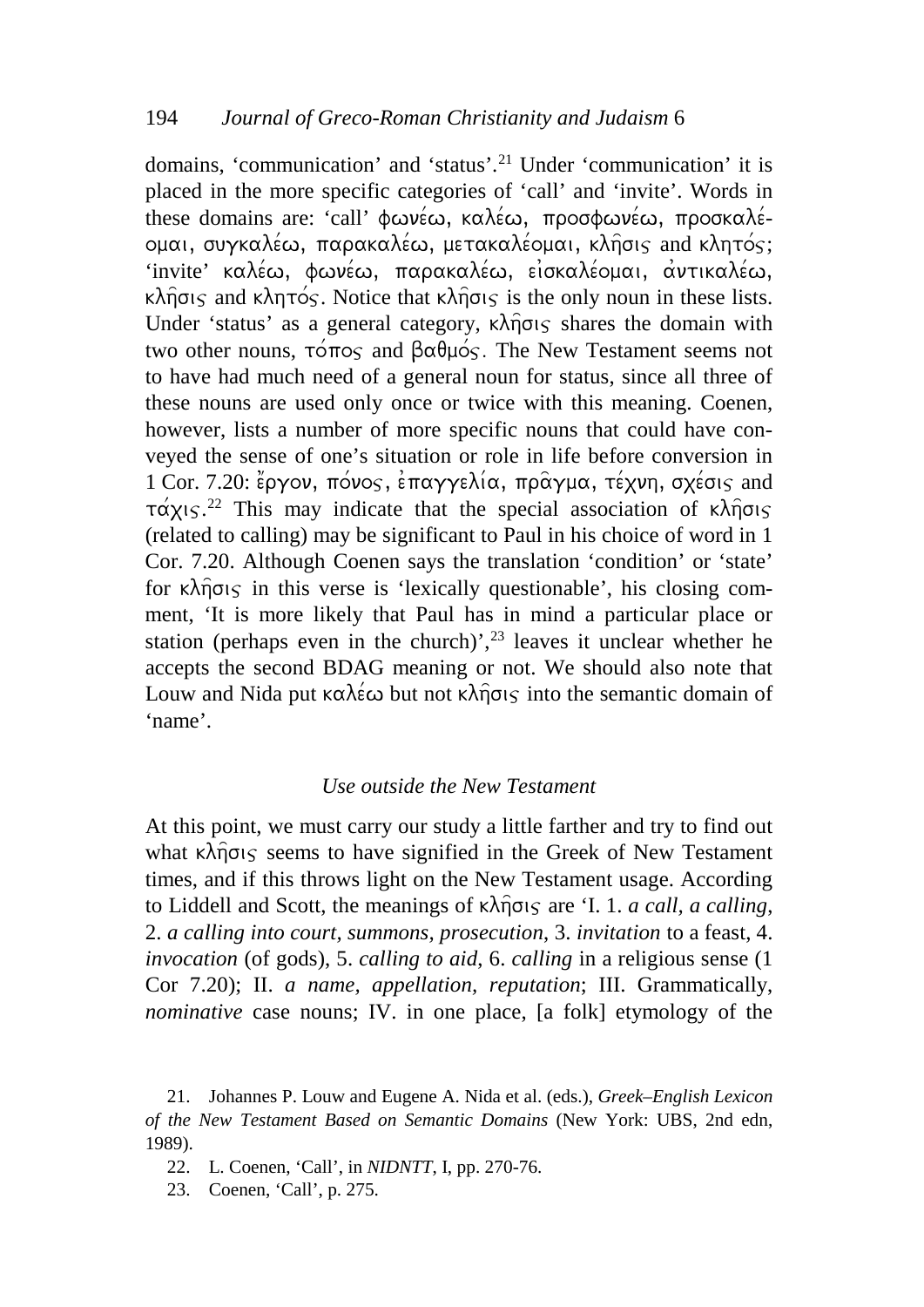Latin word *classis*. [24](#page-4-0) It is not clear what is meant by 'in a religious sense'. (Coenen mentions divine call in mystery religions.<sup>[25](#page-4-1)</sup>)

Moulton and Milligan<sup>[26](#page-4-2)</sup> show  $\kappa \lambda \hat{\eta}$  $\sigma \in \mathcal{S}$  in papyri and inscriptions meaning a 'summons' to testify in court, a child's 'name' on her tombstone, and an 'invocation' or incantation to be recited for magical effect.

The Septuagint uses  $\kappa \lambda \hat{\eta} \sigma \varsigma$  only three times (Jdt. 12.10; 2 Macc. 5.14; Jer. 38 [31].6) to mean invitation to a banquet (Judith and 2 Maccabees) and calling to go to Zion.

Josephus uses  $\kappa \lambda \hat{\eta} \sigma \varsigma$  six times,<sup>[27](#page-4-3)</sup> where it means a name or appellation (four times), a summons, and pronunciation.

The Apostolic Fathers follow Pauline usage, with *1 Clem.* 46.6 echoing Eph. 4.4, and *Barn.* 16.9 speaking of 'the calling of his promise'. Hermas means by  $\kappa \lambda \hat{\eta}$  or the initial call to salvation (Hermas, *Man.* 4.3.6) and, apparently, the people who are called (Hermas, *Sim.* 8.11.1)<sup>[28](#page-4-4)</sup> (in the sense of  $\kappa\lambda \eta \tau o'$ ? cf. English, 'the washing' to mean the laundry, i.e. clothes that are being washed).

BDAG cites Philo (first century) as a witness for the meaning 'position or condition' in life, in *Legatio ad Gaium* 163. Philo uses the word  $\kappa \lambda \hat{\eta}$ σις twenty-five times in his extant writings.<sup>[29](#page-4-5)</sup> The trans-lators<sup>[30](#page-4-6)</sup> understand all of them as 'name', 'title' or the word used to designate a thing. *Legatio ad Gaium* 163 is no exception. It says the Egyptians call ibises and vipers 'god', giving them this appellation or title. Philo is poking fun at someone who calls himself a god. (Cf. *Leg. All.* 1.95,96, where the Supreme Being uses the names or titles  $\theta \in \sigma$ and  $\kappa \nu \rho \nu \sigma$ .) To see this as a condition of life, rather than a name or

<span id="page-4-0"></span>24. H.G. Liddell and R. Scott, *A Greek–English Lexicon* (revised by H.S. Jones and R. McKenzie; Oxford: Clarendon Press, 1968).

25. Coenen, 'Call', p. 270.

<span id="page-4-2"></span><span id="page-4-1"></span>26. J.H. Moulton and G. Milligan, *Vocabulary of the Greek Testament* (1930; repr. Peabody: Hendrickson, 1997).

<span id="page-4-3"></span>27. Karl H. Rengstorf (ed.), *The Complete Concordance to Flavius Josephus* (Leiden: E. J. Brill, 2002).

<span id="page-4-4"></span>28. Kirsopp Lake, *Apostolic Fathers II* (LCL 25; Cambridge, MA: Harvard University Press, 1912), p. 215.

<span id="page-4-5"></span>29. Günter Mayer, *Index Philoneus* (Berlin/New York: Walter de Gruyter, 1974).

<span id="page-4-6"></span>30. F.H. Colson and G.H. Whitaker (eds.), *Philo with an English Translation* (LCL; Cambridge MA: Harvard University Press, 1929) and various translators of *Les Oevres de Philon d'Alexandrie* (Paris: Editions du Cerf, 1962–1975).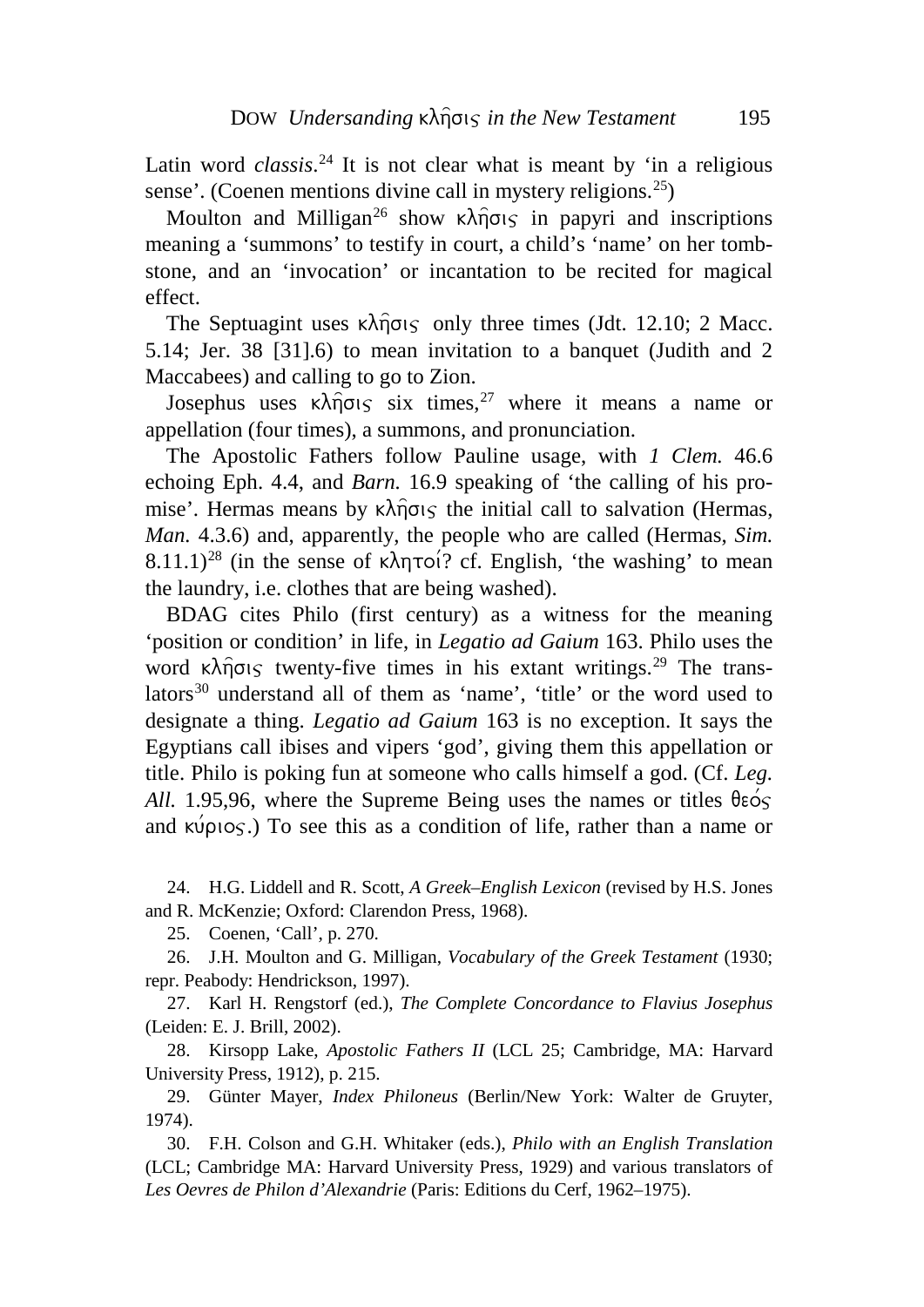title used by others to designate and ascribe, unnecessarily distances the usage in this passage from its clear consistency of use in the rest of Philo.

The other writer cited in BDAG for 'condition, position' is Libanius. He was the rhetoric teacher of John Chrysostom and wrote about 300 years after Paul. In the *Progymnasmata* 2 (Censure of Hector),<sup>[31](#page-5-0)</sup> Libanius says that everyone knows that a person called ( $\epsilon v \tau \hat{n} \kappa \lambda n \sigma \epsilon$ )  $\tau\alpha\acute{\nu}\tau\eta$ , i.e. designated) a Phrygian is a coward. Here also k $\lambda\hat{\eta}\sigma\zeta$  is much more naturally understood as the designation or name 'Phrygian' than as referring primarily to a condition or position in life. The second passage in Libanius cited by BDAG at first glance seems more apropos to their purpose. In *Argumenta orationem Demosthenicarum* 6, Demosthenes' father being the owner of a swordmaking workshop from that ( $\epsilon$ ντεύθεν) got ( $\epsilon'$ λαβεν) the κλήσις of swordmaker. BDAG translates this: 'took up the occupation'. But did he get the occupation or the title? The  $\dot{\epsilon}$ ντεύθεν seems to argue for the latter as the emphasis of this sentence, otherwise it is redundant. Libanius is likely referring to a passage in Plutarch (*Dem.* 4.1) 'the father of Demosthenes was of the class of gentlemen as Theopompus reports, but had the nickname of  $(\epsilon \pi \kappa \Delta \epsilon)$  "the sword-maker", since he had a large factory and slave workmen engaged in the trade'.<sup>[32](#page-5-1)</sup>  $\kappa \lambda \hat{\eta}$ ots here means appellation, not occupation. Thus, none of the non-biblical witnesses used by BDAG to support the meaning 'condition, position' for  $\kappa \lambda \hat{\eta} \sigma \varsigma$  is convincing.

## *Application to New Testament Uses*

In view of the fact that  $\kappa\lambda\hat{\eta}\sigma\varsigma$  so commonly in the first century meant a name or designation, it might be worth investigating whether this meaning could be in the background of any New Testament uses of  $\kappa\lambda\hat{\eta}\sigma$ <sub>IS</sub>. The verb  $\kappa\alpha\lambda\acute{\epsilon}\omega$ , both in the LXX and the New Testament, certainly means to name or designate in many instances (e.g. Mt. 1.21; Acts 1.12; 1 Pet. 3.6; Rev. 1.9; 19.13). In Rom. 9.7, 24-26 and 1 Cor. 15.9, Paul seems to relate the meaning of  $\kappa \alpha \lambda \acute{\epsilon} \omega$  as 'give a name to' to the idea of calling to salvation or service, since the names/designations

<span id="page-5-0"></span><sup>31.</sup> The Libanus citations can be found in Richard Foester, *Libanii Opera* (Hildesheim: Georg Olms, 1963), VIII, pp. 290, 601.

<span id="page-5-1"></span><sup>32.</sup> Cited by E. Badian, 'The Road to Prominence', in Ian Worthington (ed.), *Demosthenes: Statesman and Orator* (London/New York: Routledge, 2000), pp. 9- 44 (12).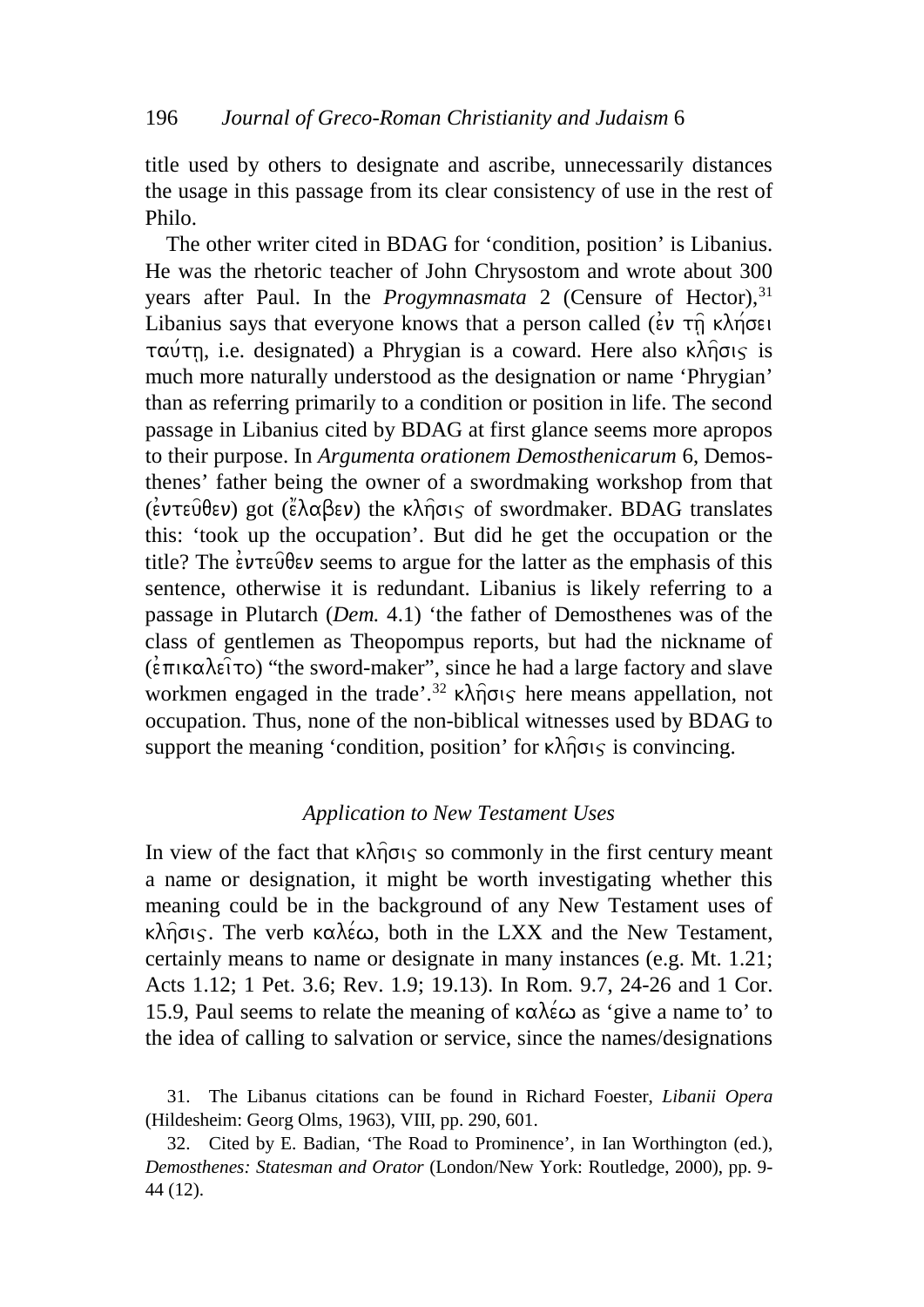given are 'offspring of Abraham', 'people/children of God' and 'apostle' (cf. Heb. 2.11; 11.18; Jas 2.23; 1 Jn 3.1). The calling is a kind of fiat by which pronouncing the new appellation creates the new status. (Cf. Rom. 4.17, God 'calling not existing things as existing' καλούντος τα μη όντα ως όντα; and 1 Jn 3.1: 'that we might be called children of God, and so we are'  $\partial x \propto \pi \epsilon \times \partial \alpha$   $\partial x \wedge \theta$  $\frac{1}{2}$  $\sigma$  $\mu$  $\epsilon$  $\nu$ .)

It is also possible to see in some of the uses of the noun  $\kappa \lambda \hat{\eta} \sigma \iota_S$  in the New Testament the idea of calling as a name given by God, perhaps the names  $\alpha y$ ioi and  $\tau \in Kv\alpha/\lambda \alpha \infty$  beou. This may not be the meaning in the foreground, since names are not specified in the context (except Heb. 3.1, where Jesus calls those he saves  $\alpha\delta\epsilon\lambda\phi$ oi in 2.11). But for example: to walk worthy of the calling/walk worthy of the name (Eph. 4.1), to be counted worthy of the calling/worthy of the name (2 Thess. 1.11); called with a holy calling/called with a holy name. What this highlights is that there may indeed be a status idea in  $\kappa\lambda\hat{\eta}\sigma\zeta$ . As noted above,  $\kappa \lambda \hat{n} \sigma \varsigma$  has to do duty for both action and result. However, this status (having a name) results from God's action (calling).

The meaning in 1 Cor. 7.20 must take into account the fact that the  $\kappa\lambda\hat{\eta}\sigma\varsigma$  is something a person is supposed to stay in. This sounds like a status or situation. But is this the person's status as a believer or status in society? The verse is the centre of a section (vv. 17-24) about the relationship between life situations regarding circumcision and slavery, and God's call. Thiselton points out that  $\epsilon \kappa \lambda \eta \theta \eta$  in vv. 18, 20, 21, and 24 refers to the time when a person became a believer.<sup>[33](#page-6-0)</sup> If one is to remain in the calling *in* which one was called, this sounds as if the calling was previous to being called, meaning that  $\kappa \lambda \hat{\eta} \sigma \varsigma$  in this verse is not the same as God's call to salvation. However, the relative pronoun is in the dative without  $\dot{\epsilon}v$ , and it would be possible to translate it as an instrumental, 'Let each one remain in the calling *by* which one was called'.<sup>[34](#page-6-1)</sup>

Verse 17, which begins the section, is often translated in such a way as to make the two clauses beginning with  $\dot{\omega}_S$  refer to the same thing (e.g. NIV: 'Nevertheless, each one should retain the place in life that the Lord assigned to him and to which God has called him'). But they may refer to two separate conditions. The person should live (1) 'as the

33. Thiselton, *First Corinthians*, p. 549.

<span id="page-6-1"></span><span id="page-6-0"></span>34. It could have been an instrumental even if introduced by  $\dot{\epsilon}v$ , but the omission of  $\dot{\epsilon}v$  may show that the idea 'in' is not being stressed.